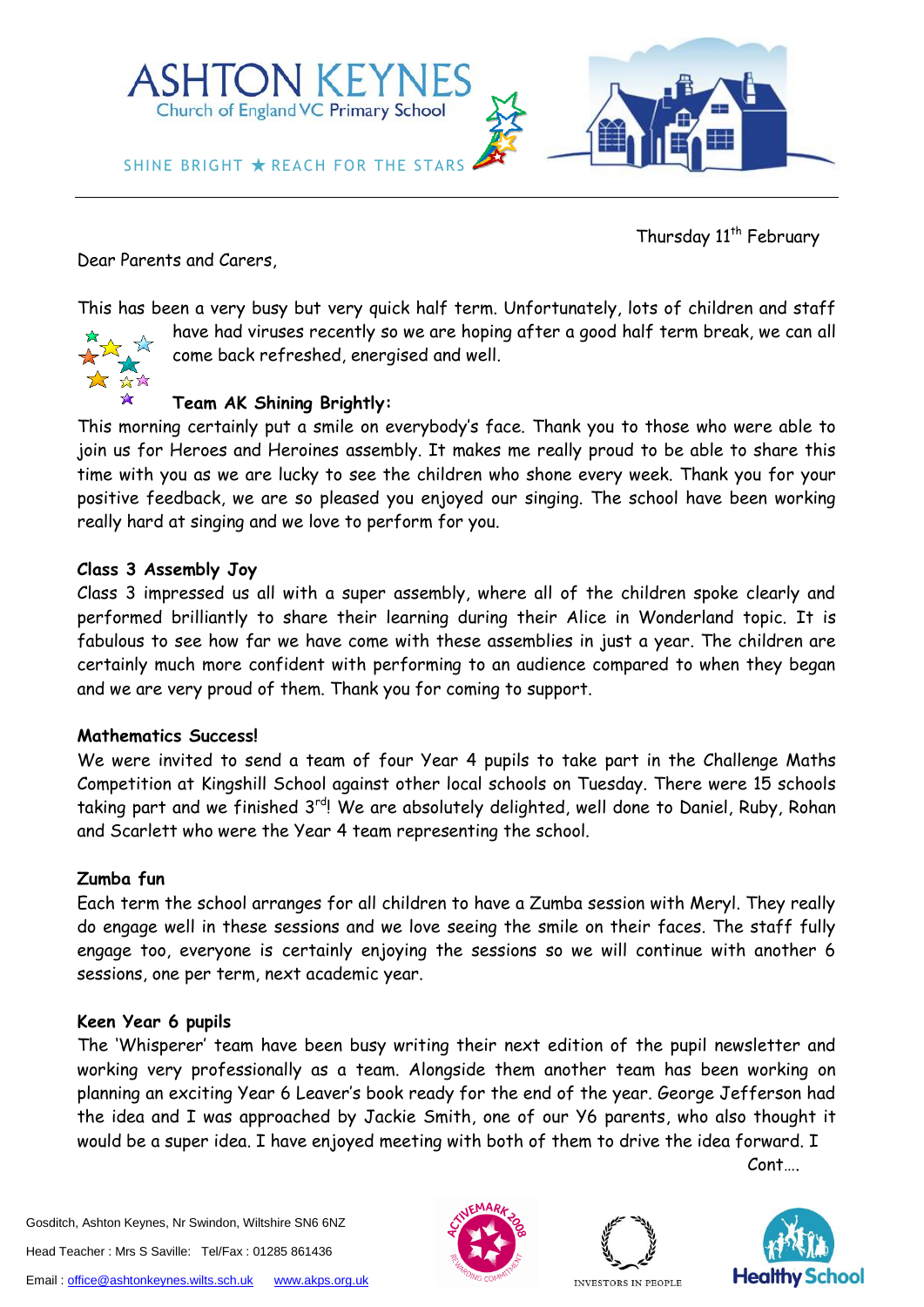

think it will be brilliant and look forward to seeing how it develops. Thank you very much to George and to Jackie for giving of their time generously and for their enthusiasm with this project.

#### **Fizzy moments**

I spoke with the whole school today about what makes them fizz at school. Your children enjoying school is really important and we like to know what they enjoy. We try to be a school where we all work hard and we try to create many fizzy moments for your children. Their voice is so important to us, as is yours and that of the staff and governor team. The children often come to me with thoughts and ideas and they also share their ideas through school and worship councils.

The children told me of the many things which make them 'fizz' and want to come to school. Here are a few: our reading corridor, forest schools, gardening club, mindfulness, AK's Got Talent, Sports week, round the world week, maths, star challenge, learning, Art, English, their teachers, me (which was lovely), singing in the choir, everything, clubs, competing against other schools, golden Headteacher merits, school discos, residential trips, performances and Zumba. This makes me so happy that the opportunities we provide are the ones that make our children want to come to school and learn. There were so many more, so I asked them to write them down for me to display. I also asked them for more ways we can continue to make them 'fizz'. We have got a few really exciting things in the pipeline for the children over the next couple of months which we will unfold to them with great excitement! The first of which, the special drama day is outlined below.

## **Mindfulness session for parents & carers**

On Thursday 9<sup>th</sup> March at 3.45- 4.30pm, you are invited to a mindfulness session in school with myself and Mrs Tromans, our mindfulness teacher. We would like to briefly share with you what mindfulness is at our school and then give you a 30 minute mindfulness session as a treat. We will then give you a short guide which we have written, to help you support your child with mindfulness at home. If you would like to attend, please phone the office to book a place. We will then know if we have enough interest to go ahead. It is planned to take place in the hall and is for adults only please.

## **North Wilts Music Festival**

School choir rehearsals are in full swing preparing for the North Wilts Music festival. Tickets will be available to buy from Wednesday 24<sup>th</sup> February in the school office. Initially 2 tickets will be available for each choir member costing £7 per ticket. There will be a waiting list for any further tickets.

Gosditch, Ashton Keynes, Nr Swindon, Wiltshire SN6 6NZ Head Teacher : Mrs S Saville: Tel/Fax : 01285 861436 Email[: office@ashtonkeynes.wilts.sch.uk](mailto:office@ashtonkeynes.wilts.sch.uk) [www.akps.org.uk](http://www.akps.org.uk/)





**2 Cont….**

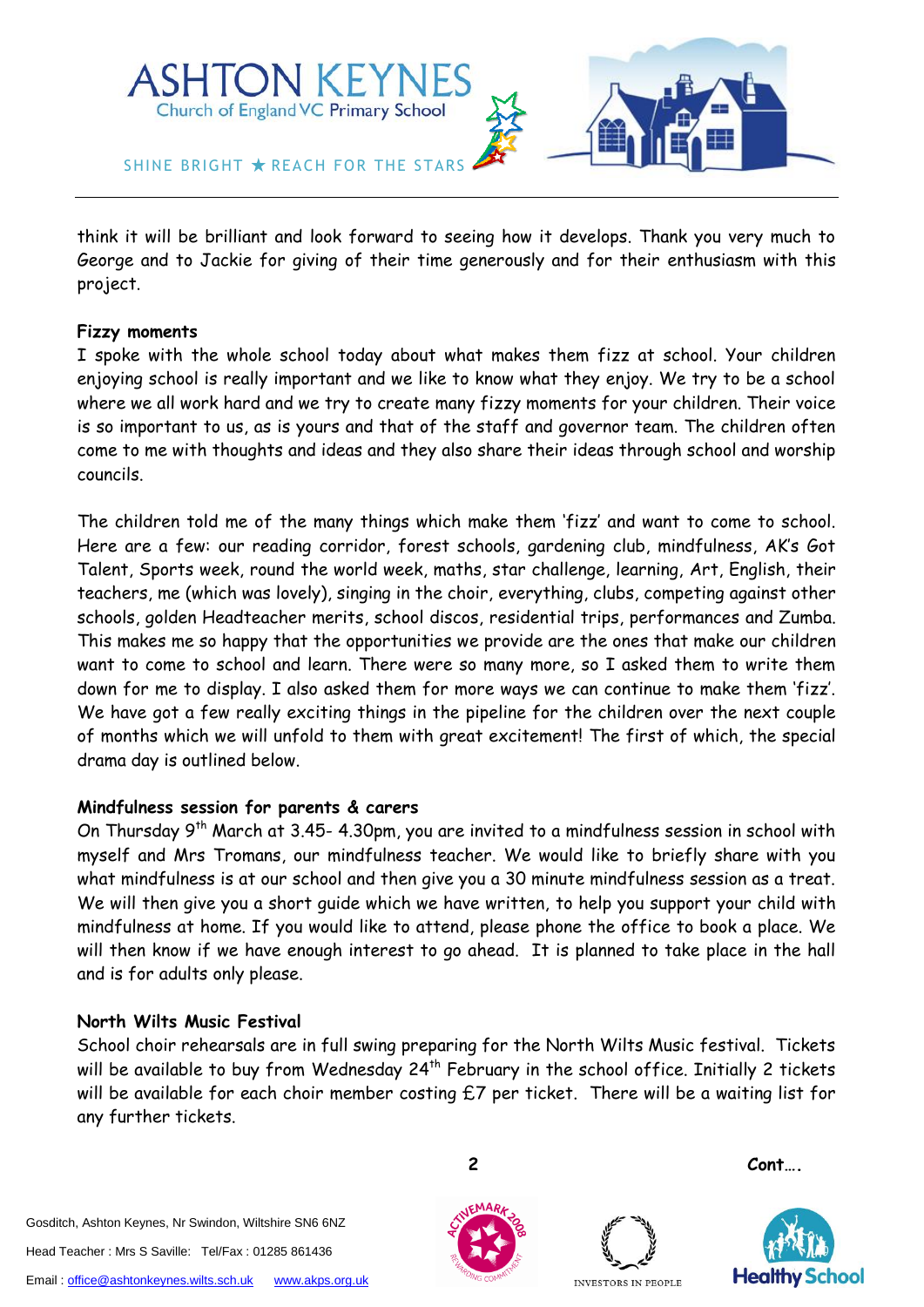

# **Plea from Miss Igoe**

If you are having a spring clean over half term, we are hoping that you will be able to help us. We are looking for a range of items to help support the learning of some of the children in the school. If you have any of the goods listed below which you no longer need please hang onto them and bring them into Class 4. Thank you for your support

- Toy kitchen sets, Till
- 
- Dressing up clothes aged 8+ Thessing up hats

## **Staffing news**

Unfortunately Ms Langer resigned from her teaching post last week for personal reasons. We would like wish Ms Langer the very best for her future. The Year 2 parents/carers were kept informed last week and Mr Cadle is currently teaching full time in Class 2.

#### **MDSA appointments**

On Wednesday we interviewed and successfully appointed 6 new members of the MDSA team (Midday Supervisors). Our aim is always to ensure that lunchtimes are enjoyable for our children and that they enjoy a calm and positive dining experience. The new additions to our team share in this vision and are keen to help us achieve this goal. We warmly welcome Mrs Clark, Mrs Cooper, Ms Hardwood, Mrs Hill, Mrs Murray and Mrs Wilson to the team. They will start after half term and are looking forward to the arrival of the new giant playground games and engaging the children with these.

## **AK School Improvement Plan Update**

**SIP Action 2: Reading**- on 29th February we have a very exciting day in school-**a special drama day!** The PQA (Pauline Quirk Academy for performing arts) are coming to our school to engage our children in some fabulous drama activities as each class starts a special book. It is planned that the drama session will ignite the children in their learning of the book and they will enjoy learning about and writing from the book. I would like to thank Zak Thompson's mum for providing us with this day as a gift to the school, we are so looking forward to seeing the impact of this experience upon the children's writing. This will be in place of World Book Day – so no need to dress up this year.

We have received some brilliant new books for the school library and classrooms generously donated by Jacob's Mum in Class R and Mr Loveridge. On our journey to becoming a reading school where we promote reading, we are very lucky to be given such donations. Thank you to all parents who have recently given books from home which are no longer needed, they have been put to very good use, thank you!

We have secured some fantastic creative workshops for every class to inspire reading and writing. Details will be sent via class teachers. The conturn of the cont…